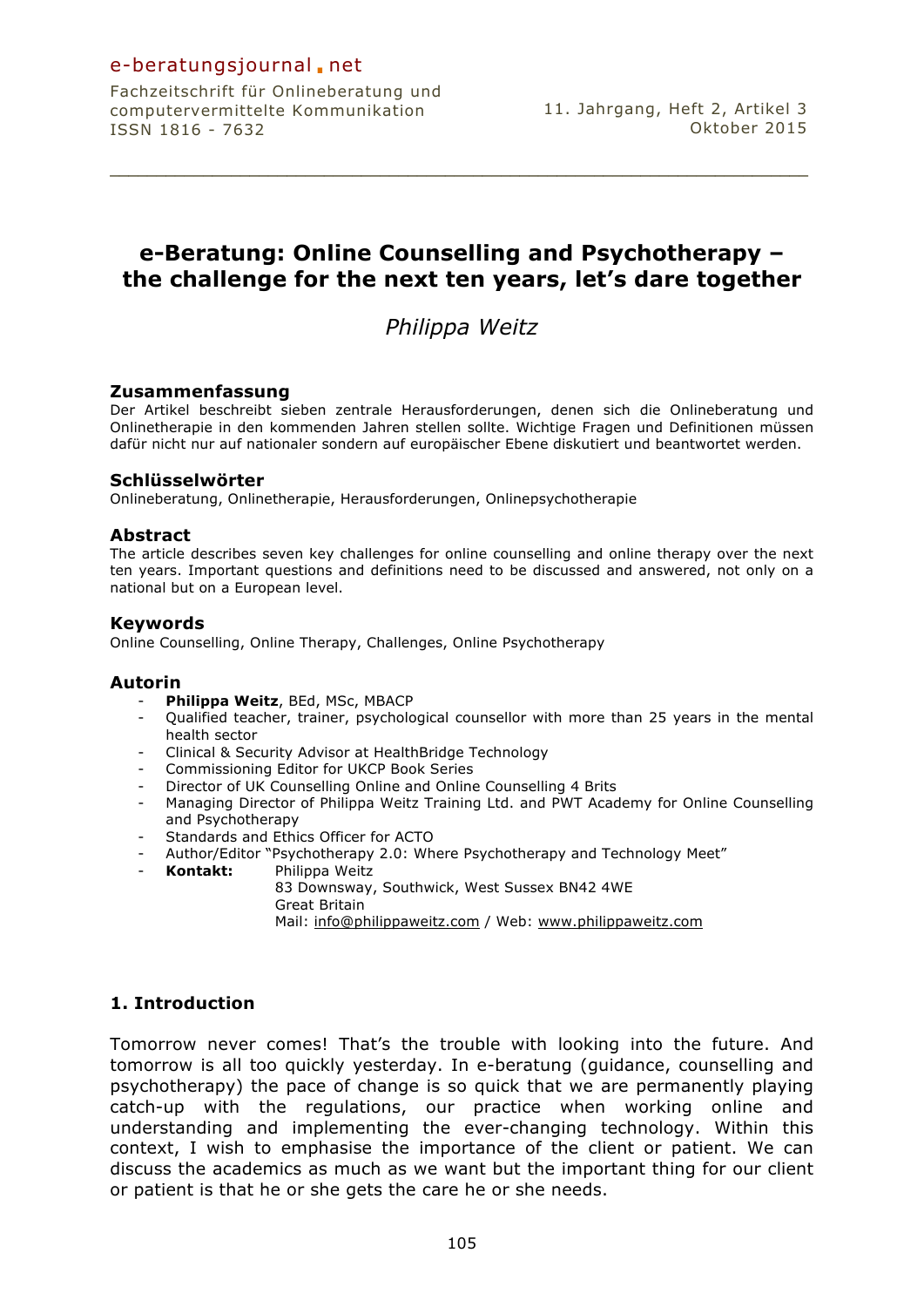This article is couched within a number of challenges. I was truly inspired by Rogers' 1972 address to the *American Psychological Association* (Rogers, 1972), entitled "Some New Challenges". It inspired me to radically challenge my thinking and open my mind to new ways to working in online counselling and psychotherapy. I hope this article may inspire you to think about some of the issues and challenges of working online therapeutically.

To put the present into context, in 2005, ten years ago the internet was Web 1.0, where we simply went for information. Web 2.0, where we are now, has moved us into a world of social media, social exchange, thanks to the ubiquitous smartphone, the world of internet superhighways, and a comfortable internet speed. And tomorrow, Web 3.0 the *Internet of Everything* is where we are going, a world with robots and intelligent digitally based exchanges. For me as a mental health practitioner no matter how many robots may exist there is a completely unreplaceable quality to human interaction, something we psychologists, counsellors, psychotherapists, coaches, guidance experts etc. know to be central to our work. This statement says a lot about my style of therapeutic interaction online, and how I view the online therapeutic relationship as key in the success of the therapy, but I do accept we can now have the possibility of providing support of an entirely different kind, to many people who might find that helpful and who have been otherwise excluded from receiving the help they so desperately need. This can include online bibliotherapy, automated self-help, programmed CBT - freeing up clinicians to work with those who really need our help.

Before going any further, I would like to pay tribute to those within the UK, who were the pioneers. We owe a huge debt to this group which includes: Kate Anthony [1], Jane Evans [2], Steph Palin [3], Gill Jones [4] and Anne Stokes [5] to name but a few. They have worked tirelessly and passionately to create and train the first cohorts of counsellors and psychotherapists to work online. We would not be in such a strong position without their tireless, selfless dedication. Other countries have similar pioneers and I hope we will not forget them as we start to become a mainstream profession.

I see a number of challenges for the next ten years for e-beratung, counselling and psychotherapy online or *la psychothérapie en ligne*.

### **2. Challenge 1: Clarifying internationally, how each nation uses the terms "counselling" and "psychotherapy"?**

Whilst writing this article I have been mindful of the international readership, certainly European, readership. Identifying how we use terms differently is important if we are to ensure that we are aiming for the same outcome – successful therapeutic work with clients. Not to do so will lead to a catalogue of disasters and misunderstandings. I am of course speaking of the terms "counselling" and "psychotherapy". Within Europe, we do not have a common definition of "psychotherapy" and "counselling". In the UK the British Association for Counselling and Psychotherapy state: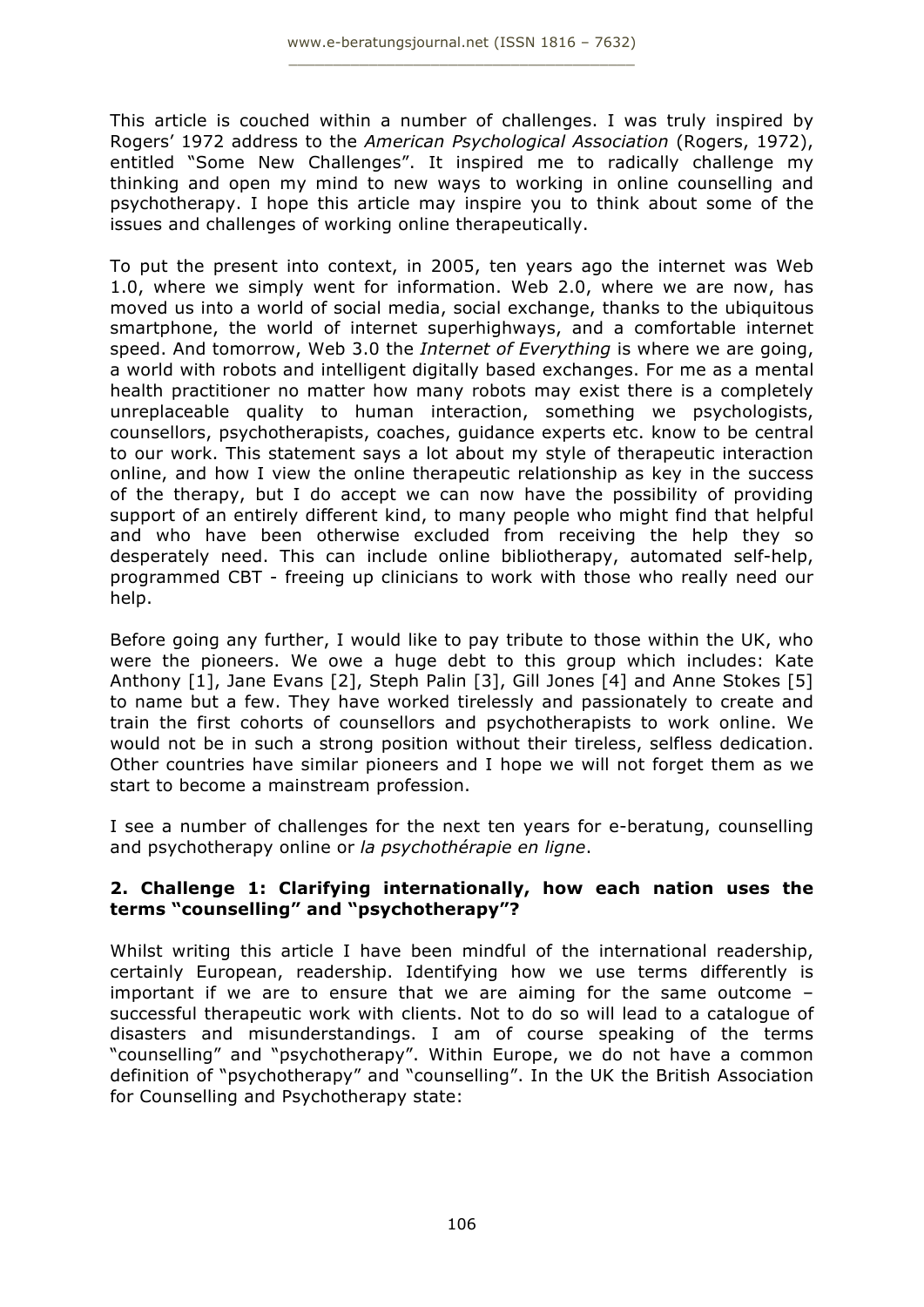"BACP, as an Association, has not distinguished between counselling and psychotherapy. Counselling and psychotherapy are umbrella terms that cover a range of talking therapies. They are delivered by trained practitioners who work with people over the short or long term to help them bring about effective change or enhance their wellbeing. Counselling and psychotherapy are services sought by clients to help them resolve emotional, psychological and relationship issues within a context of confidentiality and clear ethical boundaries using evidence-based interventions to foster long-term recovery, increased resilience and wellbeing.

BACP sees no evidence of any difference between the functions of counselling and psychotherapy." (British Association for Counselling and Psychotherapy, *FAQs*)

For our German and Dutch colleagues, for example, counselling and psychotherapy have separate roles within mental health care. And where does counselling and psychotherapy end and guidance begin? The word "Beratung" translates into English as consultation or advice [6]. I understand guidance to mean guiding a person along their psychological journey, not the same as advice. Some psychotherapists might take exception even at including guidance within the way they work. BACP clarifies this:

"Therapy is not advice giving or persuasion orientated to the therapist's point of view, although therapists may offer information and some therapeutic approaches may ask you to do homework as part of your therapy." (British Association for Counselling and Psychotherapy, W*hat is Counselling and Psychotherapy*)

For the purposes of this article, I take the BACP version where psychotherapy and counselling are seen as the same. But a goal that we must pursue over the next ten years is to come to a greater understanding and cohesion globally about the use and role of these terms as borders are crossed regularly when working online. Not to do so will put our entire profession at risk through assumptions, as Henry Winkler says, *"Assumptions are the termites of relationships".*

## **3. Challenge 2: Working better together cross-border, integrating EU law**

Working online in counselling and psychotherapy in 2015 is exciting and leaves me full of hope for our clients in terms of service delivery. But it is also full of challenges, contradiction, ignorance and muddle. There is little uniformity or cohesion at an international level. Many of us are blissfully unaware that only several hundred kilometres away others are doing the same, or similar in another country. A priority must be for us to work better together, as Europeans, to make a more cohesive European profession that crosses state borders. This is critical to the future of psychotherapy, as we know it, where we have a very rich and diverse profession.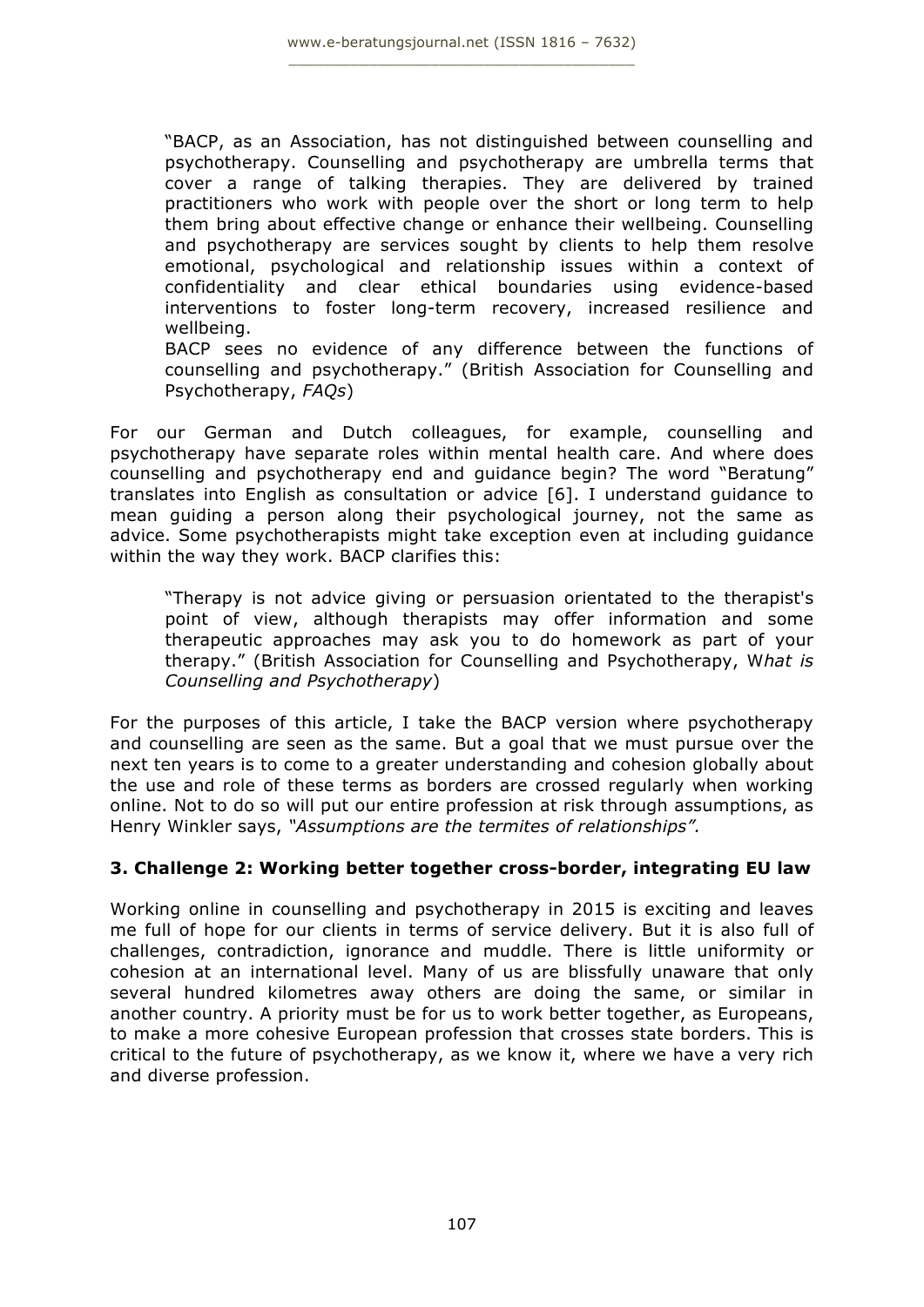Fighting for this liberty is very important, otherwise, the UK may be reduced to the same issues as France and Germany where psychotherapy is limited to psychologists and medically trained doctors. A sweep of an EU pen in the middle of the night could deliver this result without us even being aware of it. Working in a more co-ordinated way in Europe online cross-border will truly enrich the profession.

However, a word of warning lest we think that we can do what we like crossborder in counselling and psychotherapy: this is not true. We will *always* need to think about the jurisdiction issues of another country. I foresee that, in Europe, we will become closer as a profession using our online tools to achieve this in a way face-to-face colleagues have failed to do previously. As an example, we will need to think about EU law. On 15<sup>th</sup> June 2015, the European Council agreed on a unified approach on general data protection. This will eventually, when confirmed, replace national data protection regulations within Europe. We need also to consider "the rest of the world". The EU itself is already negotiating data protection with other countries. For us in the UK we particularly look to both Australia and the USA. There are specific issues in northern America where it is a minefield to work unless you have a state license, and where every practitioner is bound by the requirements of HIPAA [7]. Africa could receive so much support online, and is already doing so through a number of programmes such as the WHO, and Interhealth, to name but two.

However, what are the consequences of the laws of those countries? Over the next ten years, these issues will be more widely discussed. By then jurisprudence will be available for us to draw on for guidelines.

Without delving into the laws of each country, some countries have rules regarding working online, some don't. Some of the rules relate to a general digital policy, such as the importance of storage of servers. *(Question for you: do you know where your online data is stored?).* In Europe, it is required to remain in Europe, in Australia it is required to remain within Australian territory. What happens when we don't know the laws relating to that country? So often, these matters are a grey area and show the importance of working only with a qualified online supervisor. In the UK *The British Association for Counselling and Psychotherapy* has been very clear on this, stating within the Online Ethical Code (Anthony & Goss, 2009 and in press), that online therapists should have a supervisor who is qualified to work online, otherwise they leave themselves open to a complaint to their professional body.

### **4. Challenge 3: Overcoming vague, unhelpful and conflicting data protection guidelines have not helped our cause**

I cite here the current issues around security and confidentiality e.g. the Skype issue, the Snowden effect, and currently security issues with Windows 10. Therapists all take their own views on security and confidentiality, some saying they don't care so long as the client is happy, others taking security and confidentiality to a high level. I believe that the national professional membership organisations need to lead the way in these matters as the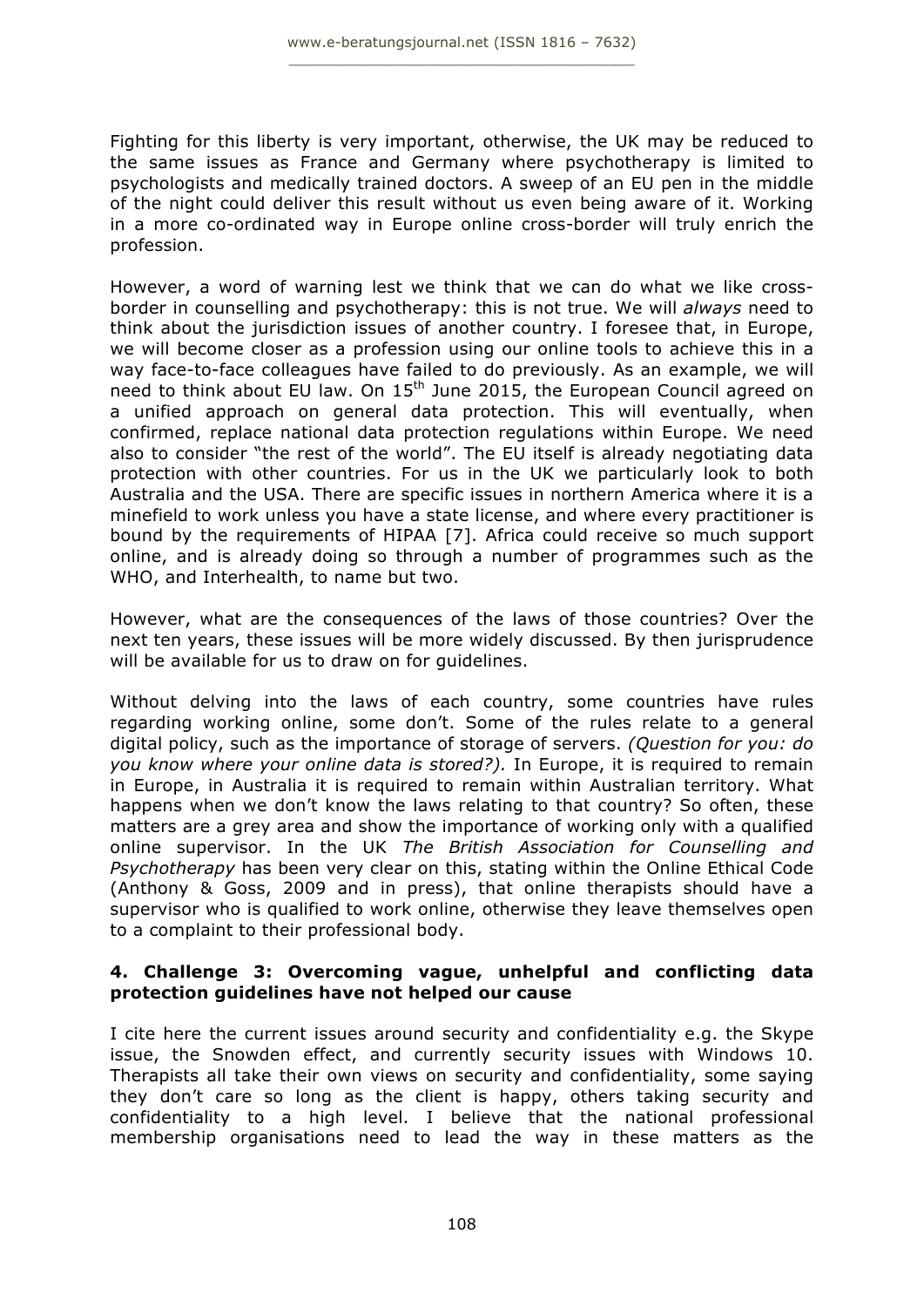implications are well beyond the required understanding for individual practitioners – a European Association for online counsellors and psychotherapists could really help here.

The problem with such vague guidance is that we each interpret it differently, and so far, this has not yet been tested in court. Germany, for example, has a far more prescriptive approach to Data Protection, which I personally find refreshing, as we just need to know clearly what we can and can't do. However, we need also to recognise that no matter what military grade security we implement, if a hacker can get into the White House computers they are going to get into your computer, and secondly the various secret services are always going to have the facility to monitor an individual's digital activities. We need to be sensible and take reasonable precautions. I believe that in 10 years' time there will be a more unified approach, certainly within Europe, reflecting the new 2015 EU data protection regulations. Greater collaboration will iron out national differences, and help us to reflect, as one nation, Europe, on how we as mental health professionals can best protect our clients' security.

Our current challenge for the forthcoming years will be to interpret the EU data protection regulations and implement them. By 2025 these issues will be considered as standard. This will take a great burden off the individual mental health practitioner.

## **5. Challenge 4: Working out issues of jurisdiction**

This involves the ongoing challenge of working cross-border and how this impacts our work. Each nation, even within Europe, also has its own laws, leading to many a dilemma.

Dilemma:

We are not allowed to practise psychotherapy online in Austria (Hintenberger, 2012), but in the UK this is fine. So what happens if I, as an English therapist, take on an Austrian client?

Dilemma:

Tonderai, a young Zimbabwean man has contacted me via my website and has requested to work with me online. He give me an outline of his problems, depression, family and work based problems, and we contract to work via text-based chat, for an initial 6 week period. In Week 3, he tells me that he is secretly gay and has a gay lover, Lawrence who lives in the next village. It is illegal to be gay in Zimbabwe, what should I do? If I agree to work with him, online I may be putting him and his family at risk if the Zimbabwean secret services are monitoring his internet activities.

Dilemma:

I have an English client who goes on holiday to the USA for two months and wants to continue to see me online whilst away. Can I do this?

All these are grey areas, as yet untested in court. It will be really important for the therapist to discuss such dilemmas and issues with their supervisor and their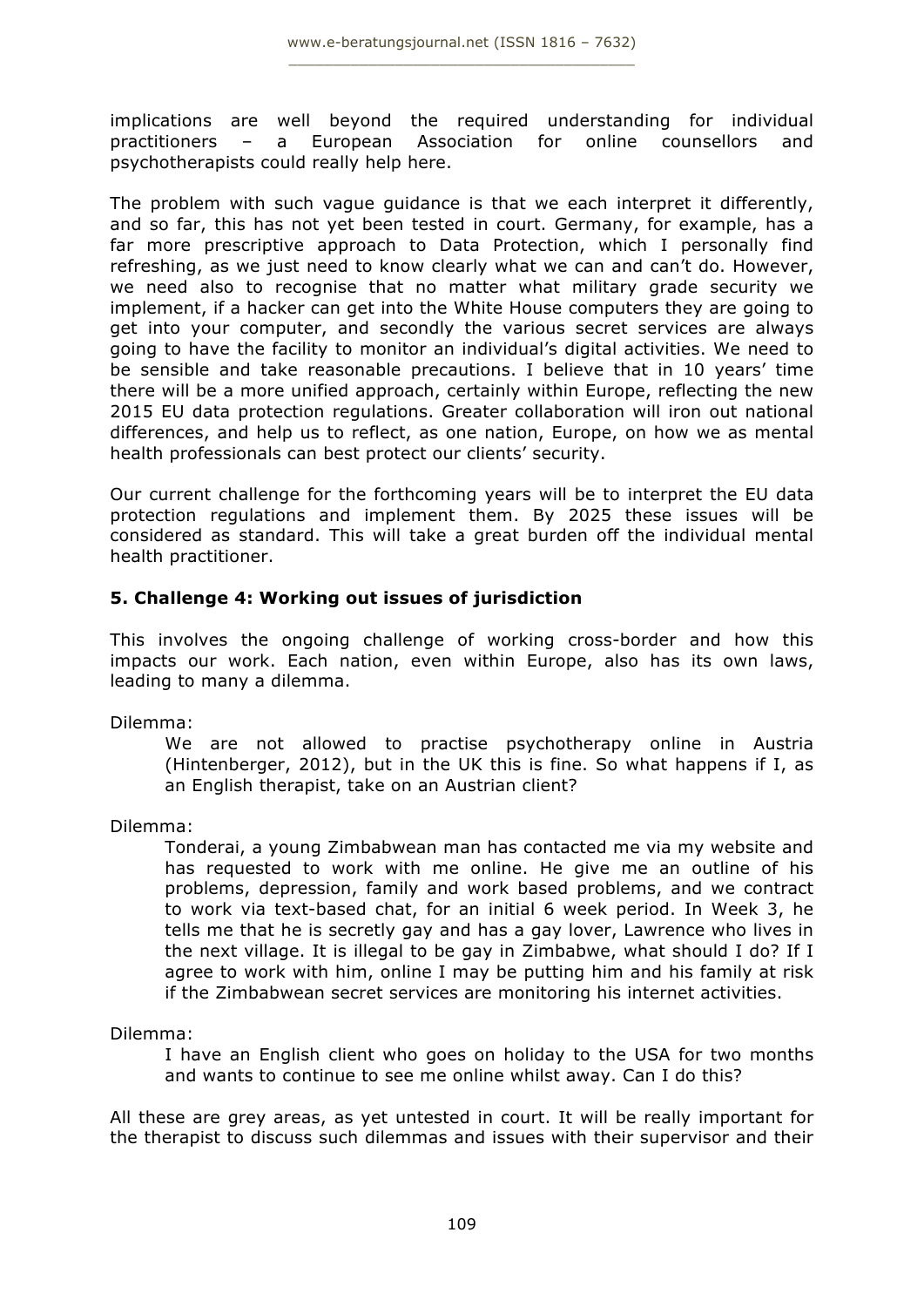professional indemnity insurer *before* embarking on therapy and confirming in writing what they decided and why, so that if, later on, there were to be an issue, you have a full paper trail that demonstrates that you thought clearly through the issues before embarking on the therapy with the client.

The current guideline given by professional indemnity insurers (and here I cite Steve Johnston of Oxygen Insurance, Weitz, 2014) is that the mental health practitioner should make it clear that the jurisdiction they are working under is that of the home country of their mental health practitioner - so in my case, the UK.

A European Association would help us to coordinate national regulations and laws, and to reflect on the impact of these, and where necessary give some guidelines. By 2025, I would expect this to be more standardised, certainly for Europe.

At the moment, many countries take very differing views towards face-to-face psychotherapy. For online work, Austria, the birth country of our revered father of psychotherapy, Sigmund Freud, has rejected online psychotherapy as impossible! What would Freud say about that?! I think he would have been the first to engage with technology. He already used forms of remote therapy, i.e. using the telephone and writing letters (another form of distance therapy).

## **6. Challenge 5: Training to work specifically online**

Within the UK at the moment, training to work online is a post-graduate specialisation, but I don't expect this to last. The United Kingdom Council for Psychotherapy is already changing its pre-qualification minimum syllabus requirements to incorporate more digital matters (UKCP, 2015). Here's an extract of the documentation that is currently out for consultation (Autumn 2015):

4.10. Security and confidentiality

Trainings should equip students to assess risk and to develop their own policy and practice which is compliant with legislation and the UKCP Code of Ethics and Practice, and regarding the following areas:

- 4.10.1. social media
- 4.10.2. phone and messaging technology
- 4.10.3. data protection regulations and principles, including data management and retention, and protocols for sharing of data
- 4.10.4. email protocols
- 4.10.5. innovative technology including apps and web-based tools in clinical practice
- 4.10.6. payment processes
- 4.10.7. practice management
- 4.10.8. implication of local jurisdiction and working internationally.

#### Figure 1: Standards for Education and Training, The Minimum Core Criteria, UKCP (2015)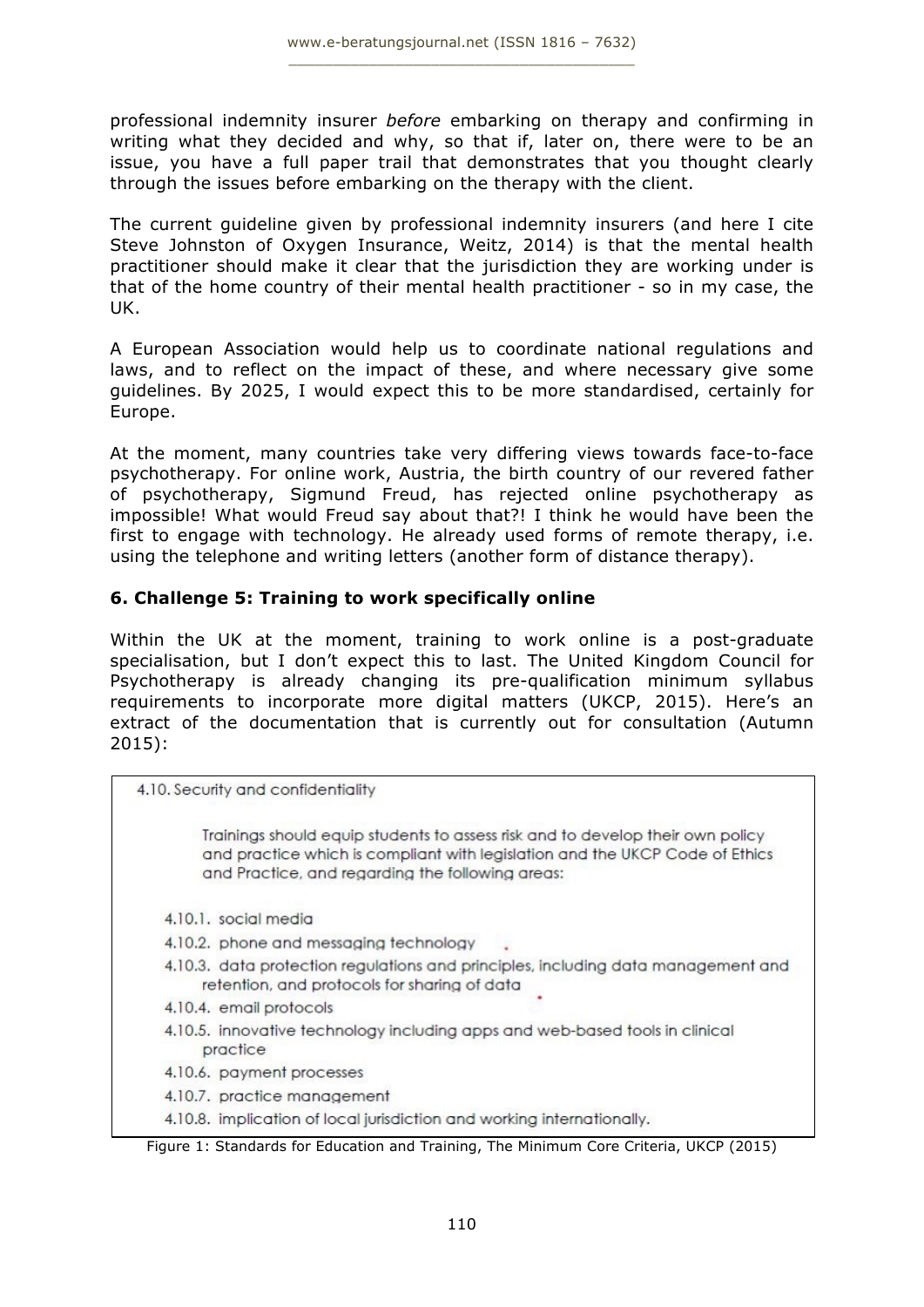In the UK, there has been quite a lot of resistance amongst mental health practitioners about training to work online, despite the recommendations of UKCP, BACP and ACTO for *all* therapists working online to do so.

I never cease to be amazed by the ignorance of very senior therapists who think they know all about working online without any training. The problem is because they can use Skype they think it's just a matter of turning on Skype. And they don't even know that they don't know! Over the next 10 years we will sadly begin to see complaints filtering through, where a client's confidentiality has not been respected, for example through using Skype, and it will only be once complaints start that the majority, as opposed to the current minority, of mental health practitioners will undertake at least some training to work online. In the UK this amounts to around 100,000 mental health professionals needing some skills updating and specialist online training organisations will need to be ready.

Linked to training, there are two distinct populations in the online world: digital immigrants, those born before the advent of computers, social media and Information Technology (IT), and digital natives, those for whom the online world has always existed. Within the UK the majority of our counsellors and psychotherapists have learned IT skills in adult life, but it won't be long before the next generations of counsellors and psychotherapists will be digital natives. This will have a transformational effort for working online, and training, and this will inevitably have an impact of the delivery of pre- and post-qualification training. In ten years' time, nearly everyone will be digital natives, and no one will want to wait until they have their professional qualification before specialising in working online. It would be like telling a child who can write with a pen that he has to go back and write with a pencil.

Getting the training right, developing a career structure for the online counsellor and psychotherapist will be important challenges for the future of the profession, and I hope we can do this in a collaborative way within Europe, making a more powerful lobby, academically and clinically.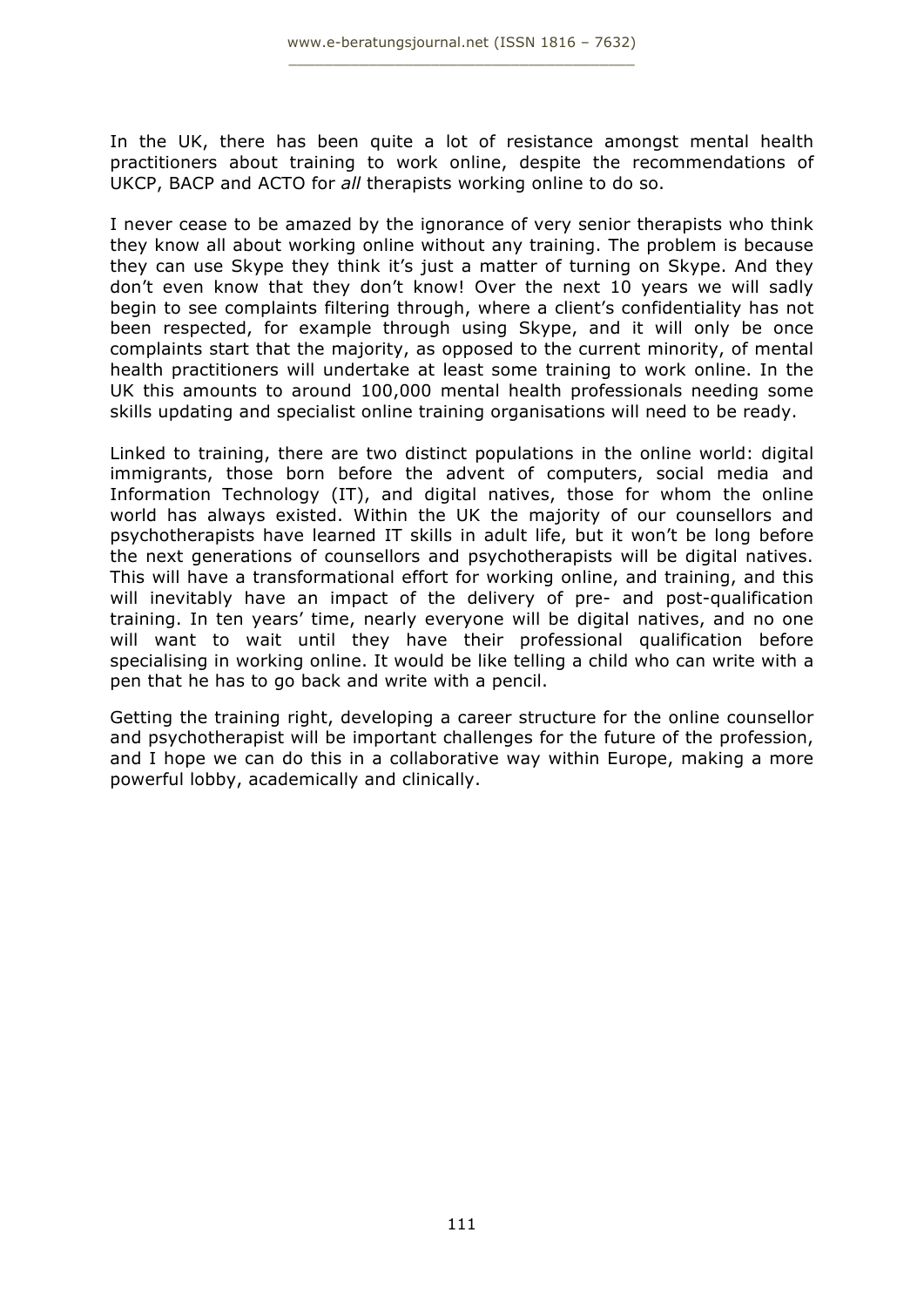**7. Challenge 6: As online practitioners, fitting into the provision of mental health services in our various countries?** 

| <b>Rank order</b>            |                           |
|------------------------------|---------------------------|
| 1. Low back pain             | 11. Osteoarthrosis        |
| 2. Major depressive disorder | 12. Drug use disorders    |
| 3. Iron deficiency anaemia   | 13. Hearing loss          |
| 4. Neck pain                 | 14. Asthma                |
| 5. COPD                      | 15. Alcohol use disorders |
| 6. Other musculoskeletal     | 16. Schizophrenia         |
| 7. Anxiety                   | 17. Road injury           |
| 8. Migraine                  | 18. Bipolar disorder      |
| 9. Diabetes mellitus         | 19. Dysthymia             |
| 10.Falls                     | 20. Epilepsy              |

Figure 2: Years lived lost due to disability in the world in 2010, Vos, T. et al. (2012)

This chart, drawn from the research of Theo Vos et al. (2012), demonstrates the high level of mental health problems globally. Seven out of twenty conditions relate to mental health, with major depressive disorder coming out only second to low back pain. Depression is a condition that could so easily be treated online. There is a massive need for appropriate health and support to these client groups, and digital methods are one route to provide this support.

In the UK, psychotherapy and counselling have faced huge criticism and problems to be accepted to work in the NHS, as the government demands evidence-based research to prove their efficacy as treatment methods. In faceto-face work, CBT and mindfulness are examples of two therapeutic modalities that have demonstrated this, and are, commissioned for services as a result. Large amounts of money are currently being poured into mental health services in the UK, and some of this will filter through to the use of technology, for example through apps. If we are to provide services, we need to provide rigorous evidence-based research.

MindTech Healthcare Technology Co-operative has been leading the way in the UK in such research and is advocating a move away from randomised control trials (RCTs) as taking too long to complete; the app or technology being investigated is likely to be obsolete well before the completion of any RCT. There has, as a result, been a call for people-driven research, and examples of this within the UK include Leeds mHealth Habitat and Berkshire Eating Disorders Service.

The challenge for counselling and psychotherapy online is that over the next 10 years the online profession *must* demonstrate its efficacy. Other countries will have varying political influences on the funding of mental health services, but, in the current financial climate, we can expect all countries to struggle with budget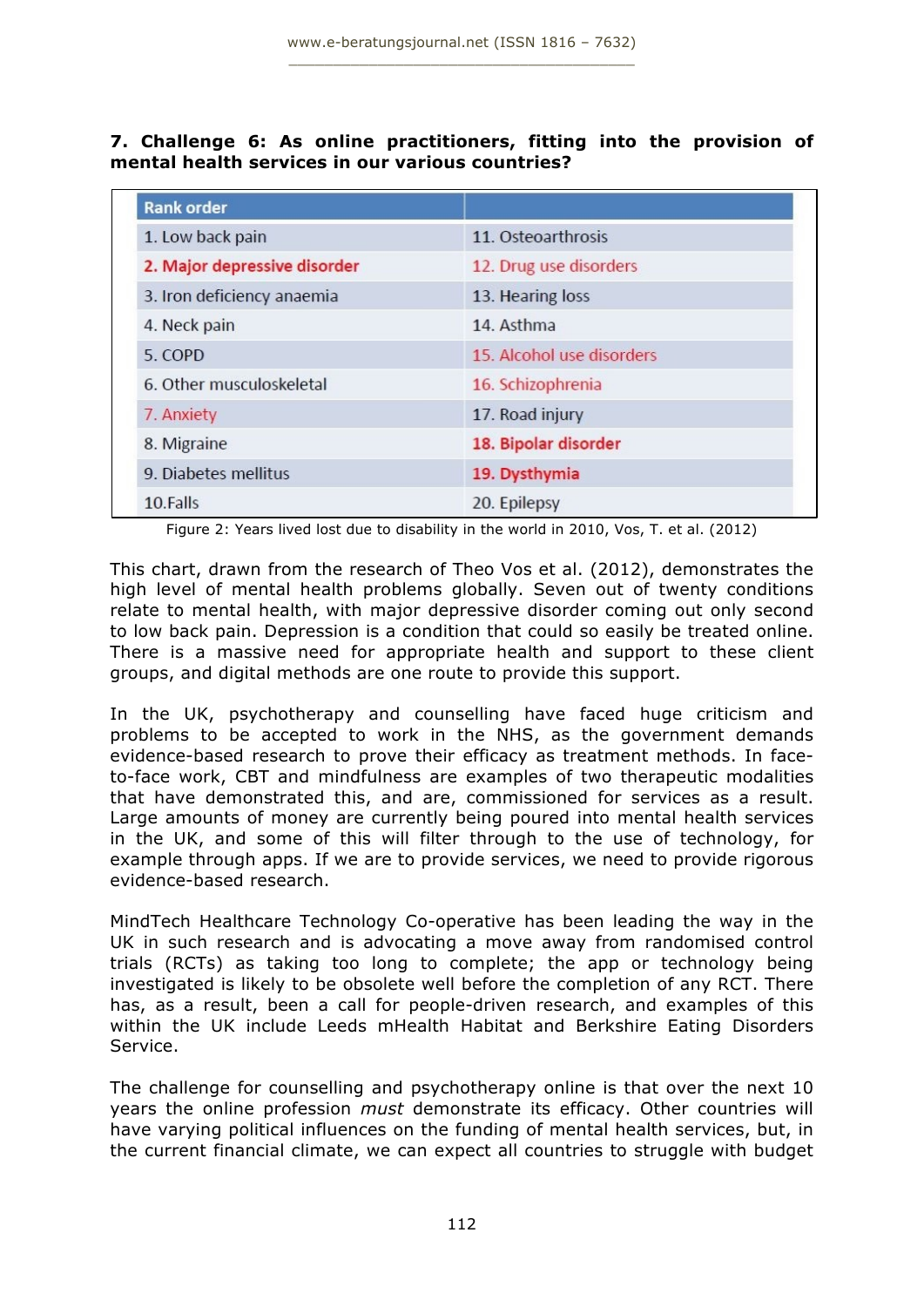deficits in the health sector. It will be important to demonstrate that we can help clients to feel better about themselves and help them get back in to work, where appropriate. Depression in the UK is the second highest cause of lost worktime, and this is something we can really help tackle with clients able to access this help from the comfort of their own homes.

We need to undertake research that will lead both the public and our own professionals to realise that therapy can be effective online – we know this, and in fact, there is already plenty of evidence of this – for example, Susan Simpson and her team in South Australia carried out a meta-analysis on nearly 10,000 articles on the online therapeutic relationship. The evidence was overwhelming that online was at least as effective as face-to-face. Interestingly, it was the clinicians who were initially more doubtful that it could be effective (Simpson & Reid, 2014). I am hoping that by creating a *European Association for Online Counselling and Psychotherapy* that we can pool our research together to provide this evidence base.

## **8. Challenge 7: Having consistent technology to ensure high quality delivery of online care**

At the moment, within counselling and psychotherapy, we are using a variety of online tools and apps but they are not integrated and many of them are of dubious quality in terms of security and confidentiality.

Regarding smartphone apps, next year the ISO 14971, an ISO standard for the application of risk management to medical devices, is being modified to include all smartphone apps, and any app being used to support mental health will be considered as a medical device and will be subject to these regulations. This is probably a very good thing as there are legions of relatively useless apps for mental health available, and if they are to be successful in helping patients and clients to feel better about themselves, then it is right that these apps should come under scrutiny. This is one example of how over the next ten years the technology will become far more slick and integrated.

Already within the UK in the last few months, I have come across three platforms that are very close to launching, that include at least a secure asynchronous email type system, a chat system and video-conferencing – and often a lot more too. All this is very new, but in ten years, this will be standard. In fact this last item is high on the list of the trained qualified online counsellor and psychotherapist who understands the importance of a fully integrated, secure platform and it has been frustrating, to say the least, that to date, we do not have one available to us, at least in the UK, and this is set to change.

Quality of ADSL/broadband speed and reliability is crucial. It does seem incredible that I can get good quality broadband/ADSL up a country lane in France whilst some areas of the UK, a country half the size still has large areas on dial up internet. This is a major challenge for us as a profession, and whilst these issues continue we will need to adapt our style of practice to less videoconferencing and more therapy delivery via chat, which takes less bandwidth, or via email where and when the internet may be down for days at a time. As a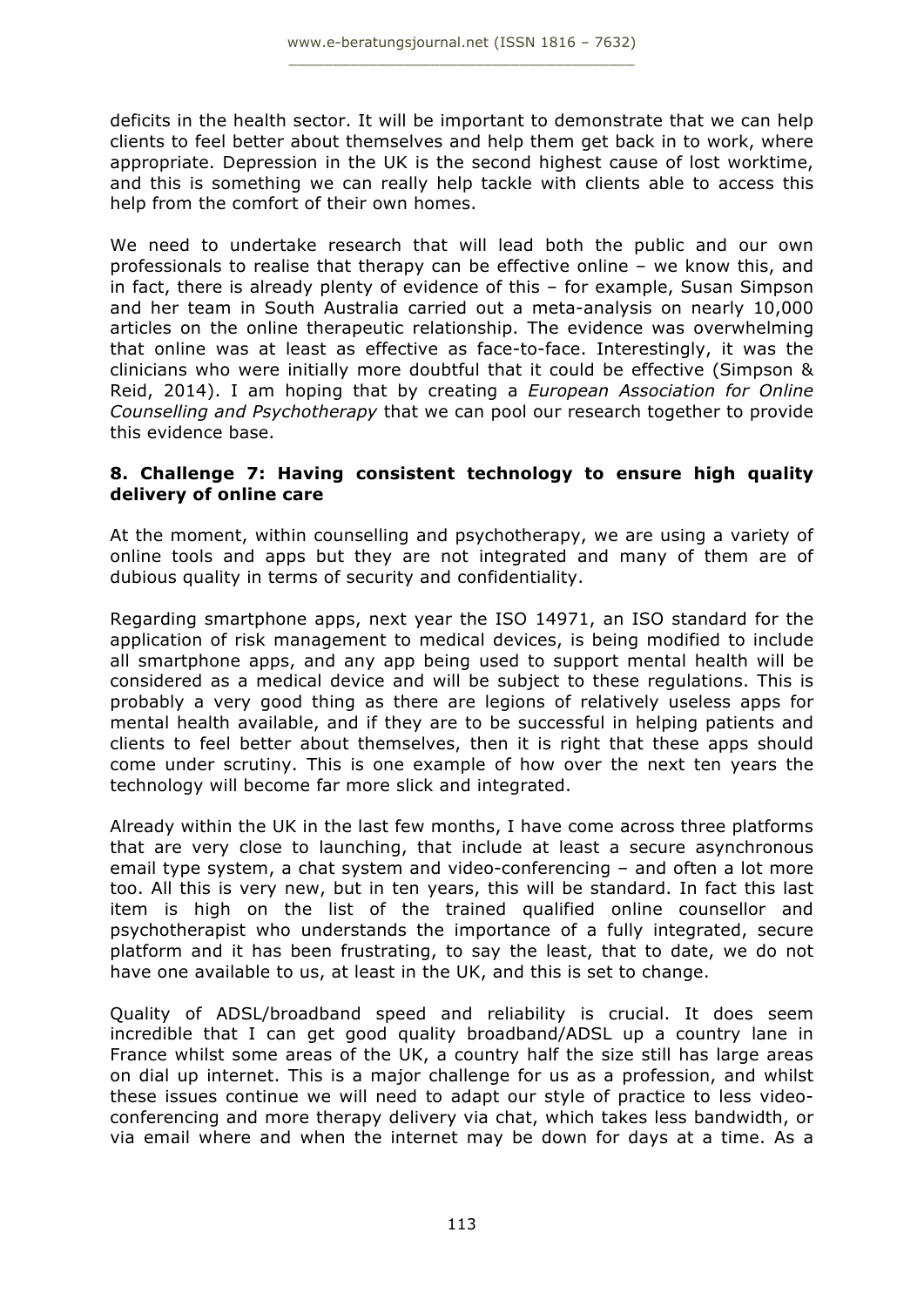profession, we have the opportunity to work worldwide, but our ability to, and our method of delivery of therapy, will be dependent on these technical issues. I would not wish either of these two methods of delivering therapy to be seen as "also rans" and I personally find "chat" to be the most effective format for psychological support online.

Susan Simpson and her team, based in Adelaide in South Australia, have struggled over the years to deliver a video service because technology issues. Obviously, a country such as Australia is huge and the delivery of quality broadband is a challenge, as identified in earlier research projects. In a recent article (Simpson, Rochford, Livingstone, English & Austin, 2014) focussing on a tele-psychology project in Port Augusta, 256km north of Adelaide (South Australia) Susan talks of the great advances made in terms of the technology with a CISCO level technology provision.

I have used Australia as an example, but we are currently in a world crisis with refugees fleeing in many directions. PTSD and trauma are by-products of this, and far more work is still needed. There are projects and counselling being delivered online, for example, in Africa where there are bandwidth and technology issues. One possible alternative route is to use the mobile phone technology, but few people in the third world have smart phones because of their expense. I forecast a dramatic increase in mental health aid online internationally, despite the technological issues.

Whether we are in the UK, Europe, or elsewhere in the world technology will determine how we can deliver efficiently online. Where bandwidth issues continue there are the two other options of text-based chat, or email. Technology is changing at such as rapid pace that the problems I have described above will gradually improve, ensuring that our delivery of provision is better quality.

## **9. Conclusion**

Most of our mental health colleagues see us online counsellors and psychotherapists as a minority (slightly eccentric) specialism. But in ten years' time, I foresee this will have changed dramatically, perhaps led by client demand rather than therapists. But we have a long way to go, there are technological challenges, legal challenges, professional challenges, and downright ignorance to overcome, but overcome these we will, as we become the beacons of online counselling and psychotherapy over the next ten years. Just as you cannot put toothpaste back in the tube, our online profession is alive and well and will continue to grow. With the passion, that we all have for it, and the digitalisation of everything, counselling and psychotherapy is here to stay.

Carl Rogers in his 1972 address to the *American Psychological Association* entitled his address "Some New Challenges" - an essential read to open the mind to the possibilities. His final words were "Do we dare?" Let's take his lead and dare together!